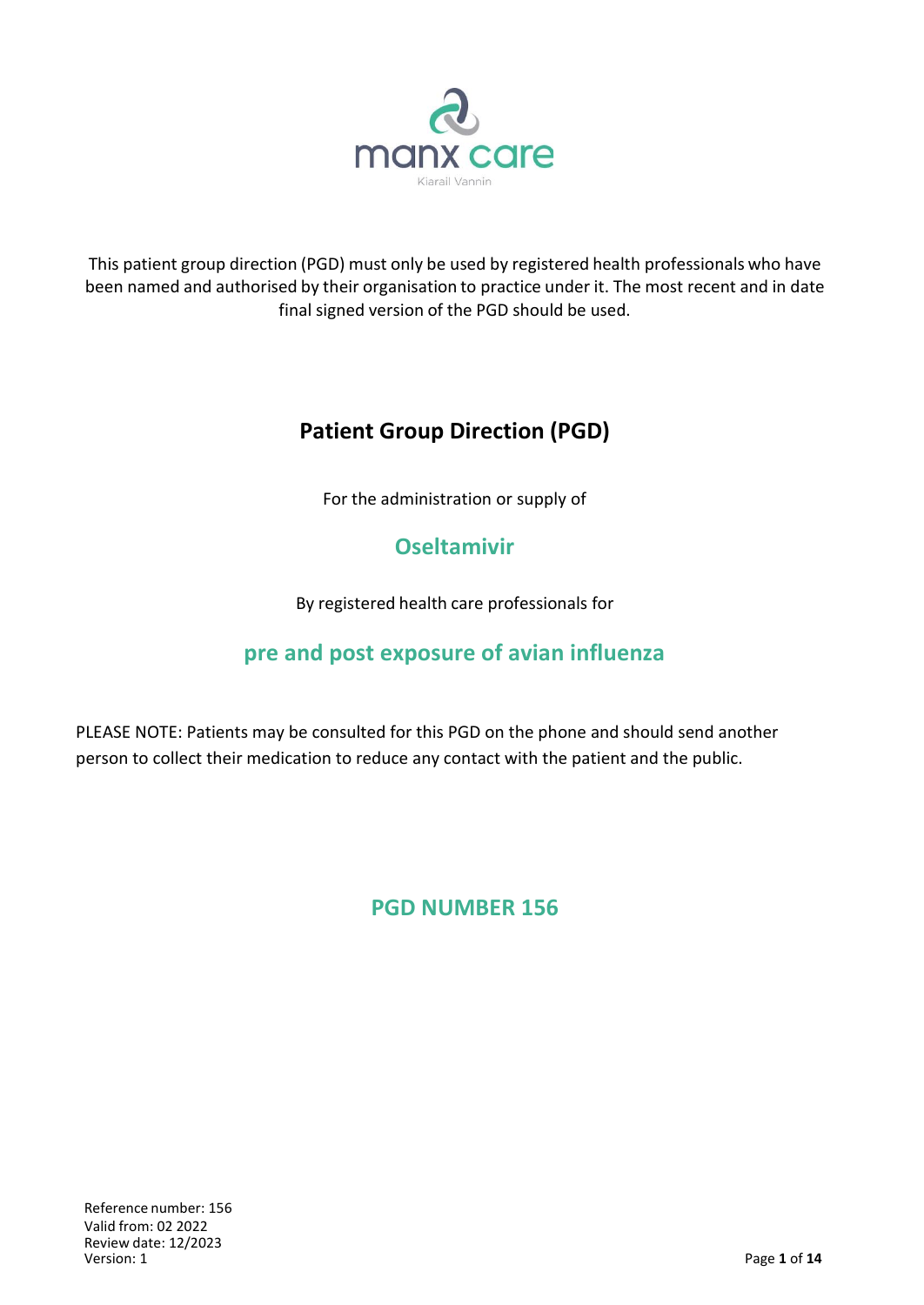**Change history: this PGD is version 0.1v for Manx Care but incorporates all the versions and changes listed below from the UK PGD**

| <b>Version</b><br>number | <b>Change details FOR THE UK PGD</b>                                                                                                                                                                                                                                                                                                                                                                                     | <b>Date</b> |
|--------------------------|--------------------------------------------------------------------------------------------------------------------------------------------------------------------------------------------------------------------------------------------------------------------------------------------------------------------------------------------------------------------------------------------------------------------------|-------------|
| 01.00                    | Original PGD template                                                                                                                                                                                                                                                                                                                                                                                                    | 24/02/2017  |
| 02.00                    | update to off-label use<br>$\bullet$<br>update to information for individuals with swallowing<br>$\bullet$<br>difficulties<br>amendment to age range for doses for children<br>٠<br>addition of maximum duration of treatment<br>$\bullet$<br>additional supply and labelling requirements<br>$\bullet$<br>additional patient information<br>٠<br>updates to references<br>٠<br>minor typographical changes<br>$\bullet$ | 22/01/2018  |
| 03.00                    | addition of doses in renal failure<br>$\bullet$<br>expansion of definition of immunosuppression<br>٠<br>expansion of action to be taken if the patient is excluded<br>$\bullet$<br>expansion of drug interaction with LAIV<br>$\bullet$                                                                                                                                                                                  | 07/01/2021  |
| 04.00                    | removal of H5N8 as an exclusion<br>$\bullet$<br>addition of 'other materials' to inclusion criteria                                                                                                                                                                                                                                                                                                                      | 04/03/2021  |
| 05.00                    | amendment of inclusion and exclusion criteria from 7 days or<br>$\bullet$<br>more to 8 days or more<br>additional information for doses in chronic kidney disease<br>references to PHE changed to UKHSA<br>$\bullet$<br>minor rewording of standard text for consistency with other<br>٠<br><b>UKHSA PGDs; updated references</b>                                                                                        | 03/12/2021  |

#### **1. Medicines practice guideline 2:** *Patient group directions*

Refer to the relevant sections of NICE medicines practice guideline 2: *Patient group directions* as stated in the blank template notes. For further information about PGD signatories, see the NHS and Manx Care PGD website FAQs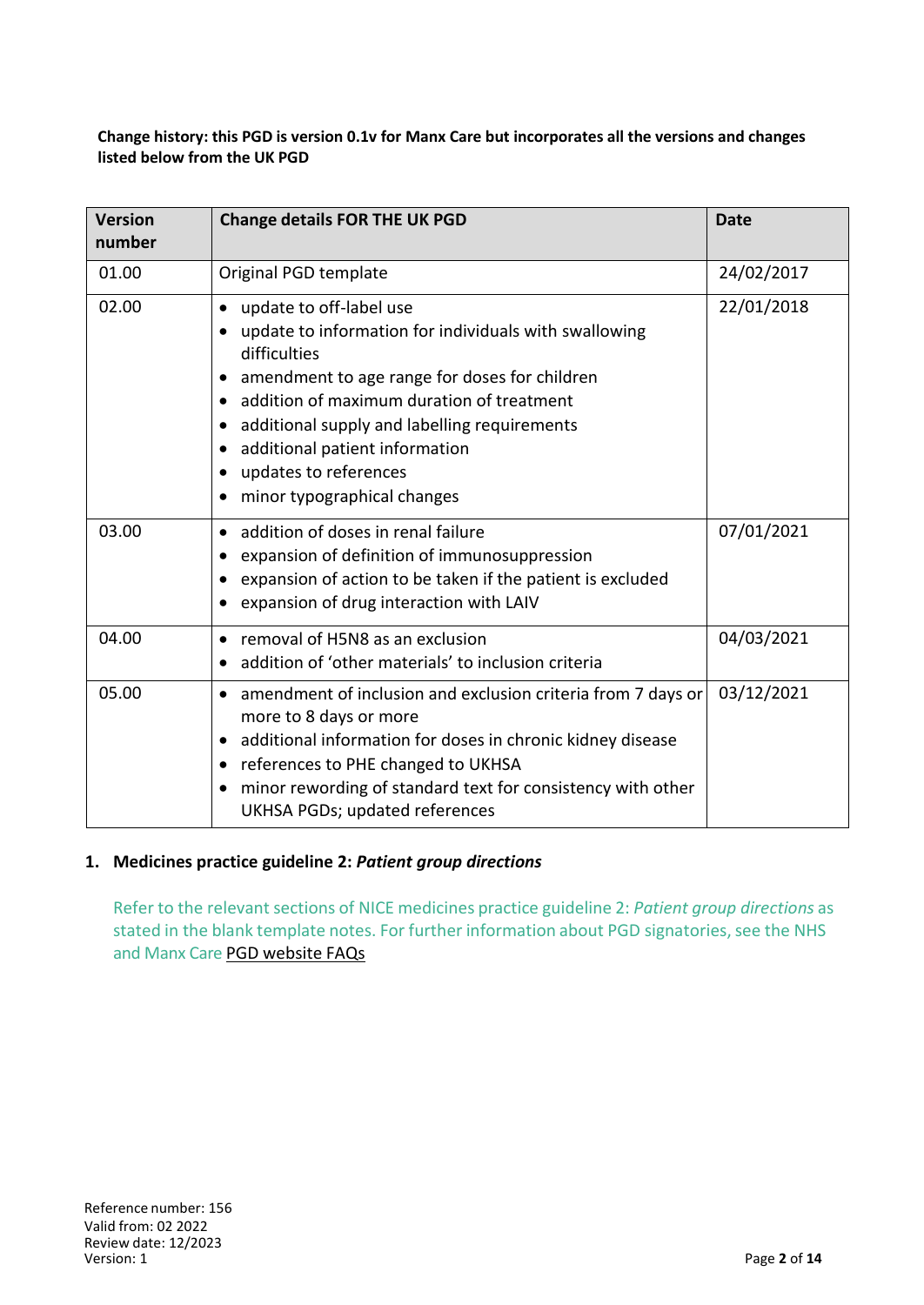### **2. PGD development**

Refer to the NICE PGD competency framework for people developing PGDs

| Job Title & organisation           | <b>Name</b> | <b>Signature</b> | <b>Date</b> |
|------------------------------------|-------------|------------------|-------------|
| Author of the PGD                  |             |                  |             |
| Member of the PGD<br>working group |             |                  |             |

#### **3. PGD authorisation**

Refer to the NICE PGD competency framework for people authorising PGDs

| <b>Job Title</b>                                             | <b>Name</b> | Signature | <b>Date</b> |
|--------------------------------------------------------------|-------------|-----------|-------------|
| <b>Medical Director</b>                                      |             |           |             |
| Chief Pharmacist/<br><b>Pharmaceutical Adviser</b>           |             |           |             |
| Senior Paramedic                                             |             |           |             |
| Director of Nursing                                          |             |           |             |
| <b>GP Adviser</b>                                            |             |           |             |
| Senior Microbiologist<br>(if PGD contains<br>antimicrobials) |             |           |             |

## **4. PGD adoption by the provider**

Refer to the NICE PGD competency framework for people authorising PGDs

| Job title and<br>organisation             | <b>Signature</b> | <b>Date</b> | Applicable or not<br>applicable to area |
|-------------------------------------------|------------------|-------------|-----------------------------------------|
| Dr Sree Andole<br><b>Medical Director</b> |                  |             |                                         |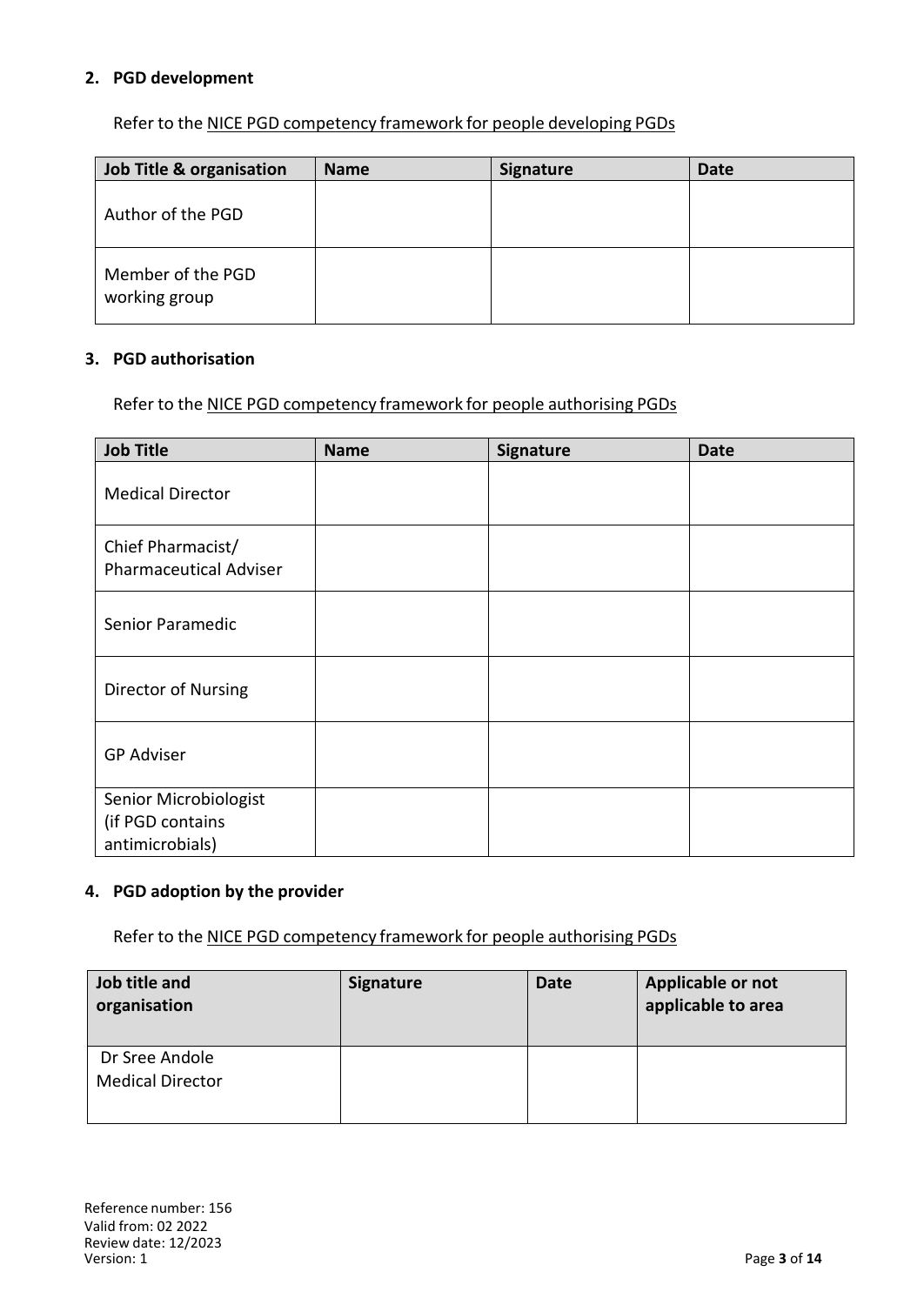## **5. Training and competency of registered healthcare professionals, employed or contracted by the Manx Care, GP practice or Hospice**

|                                                        | Requirements of registered Healthcare professionals working<br>under the PGD                                                                                                                                                                                                                                                                       |  |
|--------------------------------------------------------|----------------------------------------------------------------------------------------------------------------------------------------------------------------------------------------------------------------------------------------------------------------------------------------------------------------------------------------------------|--|
| <b>Qualifications and</b><br>professional registration | Registered healthcare professionals, working within or<br>contracted by the Manx Care, GP practice or Hospice who are<br>permitted staff groups outlined within the current PGD policy<br>Pharmacists must be practising in Manx Care authorised<br>$\bullet$<br>premises i.e. contracted pharmacy premises                                        |  |
| <b>Initial training</b>                                | Knowledge of current guidelines and the administration of<br>$\bullet$<br>the drug specified in this PGD/BNF and of the inclusion and<br>exclusion criteria<br>Training which enables the practitioner to make a clinical<br>٠<br>assessment to establish the need for the medication covered<br>by this PGD<br>Local training in the use of PGD's |  |
| Competency                                             | Staff will be assessed on their knowledge of drugs and clinical                                                                                                                                                                                                                                                                                    |  |
| assessment                                             | assessment as part the competency framework for registered<br>health professionals using PGD's                                                                                                                                                                                                                                                     |  |
| <b>Ongoing training and</b>                            | The registered health care professionals should make sure they                                                                                                                                                                                                                                                                                     |  |
| competency                                             | are aware of any changes to the recommendations for this<br>medication; it is the responsibility of the registered health care                                                                                                                                                                                                                     |  |
|                                                        | professionals to keep up to date with continuing professional                                                                                                                                                                                                                                                                                      |  |
|                                                        | development. PGD updates will be held every two years                                                                                                                                                                                                                                                                                              |  |

Refer to the NICE PGD competency framework for health professionals using PGDs

## **6. Clinical Conditions**

| <b>Clinical condition or</b>    | Pre and post exposure prophylaxis of avian influenza as advised by                                                                                                                                                                                                                                                                                                                                                                            |  |  |
|---------------------------------|-----------------------------------------------------------------------------------------------------------------------------------------------------------------------------------------------------------------------------------------------------------------------------------------------------------------------------------------------------------------------------------------------------------------------------------------------|--|--|
| situation to which this         | the IOM Government DEFA officers                                                                                                                                                                                                                                                                                                                                                                                                              |  |  |
| <b>PGD</b> applies              |                                                                                                                                                                                                                                                                                                                                                                                                                                               |  |  |
|                                 | ** PLEASE NOTE: Patients may be consulted for this PGD on the<br>phone and should send another person to collect their medication<br>to reduce any contact with affected patients                                                                                                                                                                                                                                                             |  |  |
| Inclusion criteria <sup>1</sup> | Adults and children (one year of age or older) who have or will                                                                                                                                                                                                                                                                                                                                                                               |  |  |
| (continued)                     | have:                                                                                                                                                                                                                                                                                                                                                                                                                                         |  |  |
|                                 | handled or been in close contact with live, sick, dying or dead<br>birds infected or potentially infected with avian influenza or<br>handled or been in close contact with faecal matter or<br>$\bullet$<br>contaminated litter/other materials from birds infected or<br>potentially infected with avian influenza<br>swabbed, culled or removed carcasses of birds infected or<br>$\bullet$<br>potentially infected with avian influenza or |  |  |

<sup>&</sup>lt;sup>1</sup> Criteria for post exposure antiviral prophylaxis can be discussed with the local Health Protection Team.

 $\overline{a}$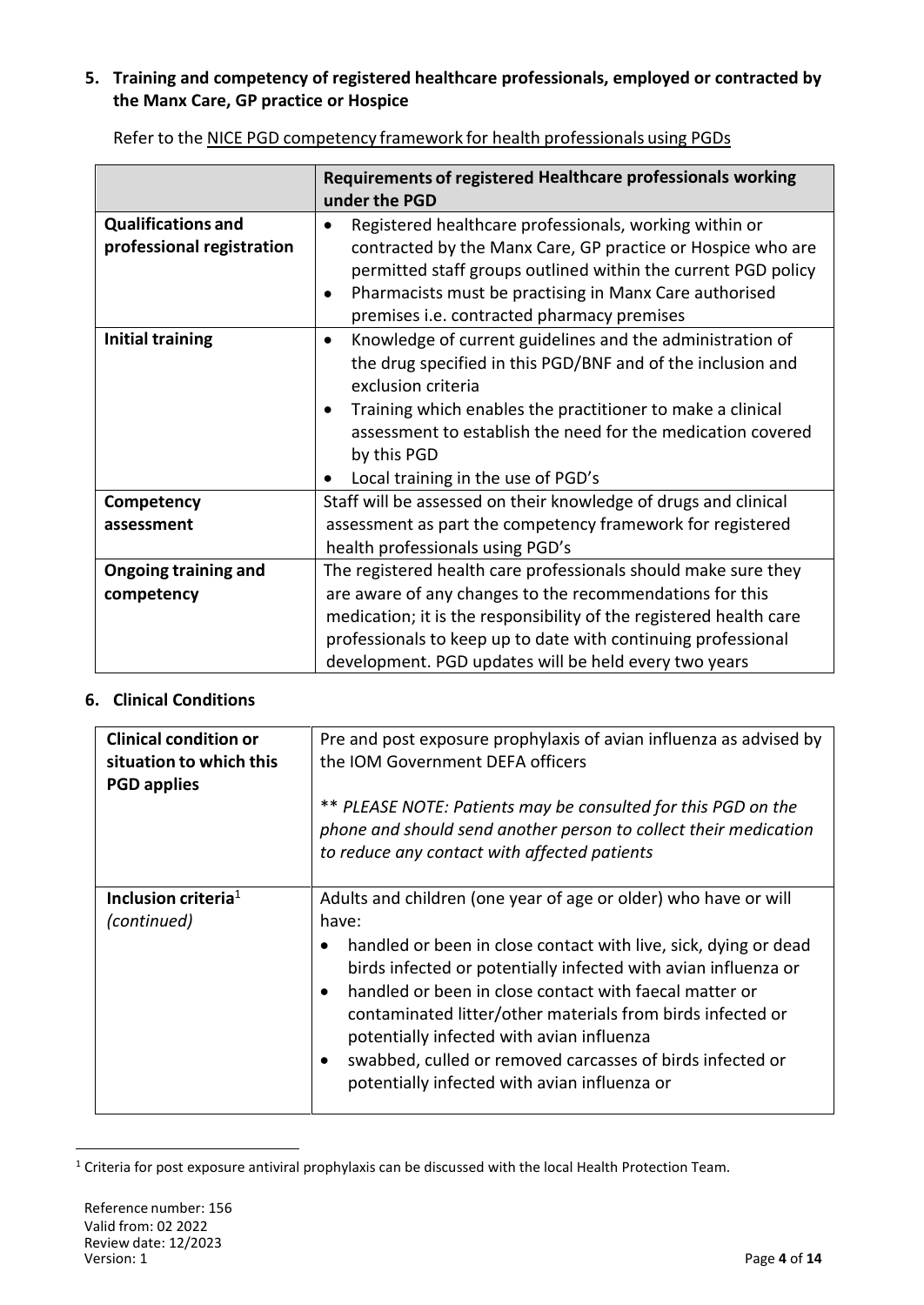| <b>Inclusion criteria</b> | had a significant exposure as advised by the IOM Government<br><b>DEFA</b> officers                                                                                                   |  |  |
|---------------------------|---------------------------------------------------------------------------------------------------------------------------------------------------------------------------------------|--|--|
| (continued)               |                                                                                                                                                                                       |  |  |
|                           | unless:                                                                                                                                                                               |  |  |
|                           | 8 days or more have elapsed since the last exposure                                                                                                                                   |  |  |
| <b>Exclusion criteria</b> | Individuals:                                                                                                                                                                          |  |  |
|                           | with exposure to suspected or confirmed H7N9 avian influenza<br>$\bullet$<br>whose last exposure was 8 days or more previously                                                        |  |  |
|                           | who are aged under one year<br>$\bullet$                                                                                                                                              |  |  |
|                           | with a body weight less than 10 kg<br>$\bullet$                                                                                                                                       |  |  |
|                           | who have a known allergy or hypersensitivity to oseltamivir or<br>to any of the excipients                                                                                            |  |  |
|                           | with severe renal disease requiring haemodialysis                                                                                                                                     |  |  |
|                           | who are immunocompromised <sup>2</sup> due to disease or treatment<br>$\bullet$                                                                                                       |  |  |
|                           | for instance:                                                                                                                                                                         |  |  |
|                           | severe primary immunodeficiency<br>$\circ$                                                                                                                                            |  |  |
|                           | current or recent (within 6 months) chemotherapy or<br>$\circ$<br>radiotherapy for malignancy                                                                                         |  |  |
|                           | solid organ transplant recipients on immunosuppressive<br>O<br>therapy                                                                                                                |  |  |
|                           | bone marrow transplant recipients currently receiving<br>$\circ$<br>immunosuppressive treatment, or within 12 months of<br>receiving immunosuppression                                |  |  |
|                           | individuals with current graft-versus-host disease<br>$\circ$                                                                                                                         |  |  |
|                           | individuals currently receiving high dose systemic                                                                                                                                    |  |  |
|                           | corticosteroids (equivalent to ≥40 mg prednisolone per day<br>for >1 week in an adult, or $\geq$ 2mg/kg/day for $\geq$ 1 week in a                                                    |  |  |
|                           | child), and for at least 3 months after treatment has<br>stopped                                                                                                                      |  |  |
|                           | HIV infected individuals with severe immunosuppression                                                                                                                                |  |  |
|                           | (CD4<200/µl or <15% of total lymphocytes in an adult or                                                                                                                               |  |  |
|                           | child over 5; CD4< 500/µl or <15% of total lymphocytes in a                                                                                                                           |  |  |
|                           | child aged 1 to 5; expert clinical opinion in a child aged<br>under 1)                                                                                                                |  |  |
|                           | individuals currently or recently (within 6 months) on other<br>$\circ$<br>types of highly immunosuppressive therapy or where the<br>individual's specialist regards them as severely |  |  |
|                           | immunosuppressed.                                                                                                                                                                     |  |  |
|                           | who are taking other drugs with clinically significant drug<br>interactions for instance, chlorpropamide, methotrexate,<br>phenylbutazone                                             |  |  |

 $\overline{a}$ 

<sup>2</sup> UKHSA Guidance on use of antiviral agents for the treatment and prophylaxis of seasonal influenza Version 11, November 2021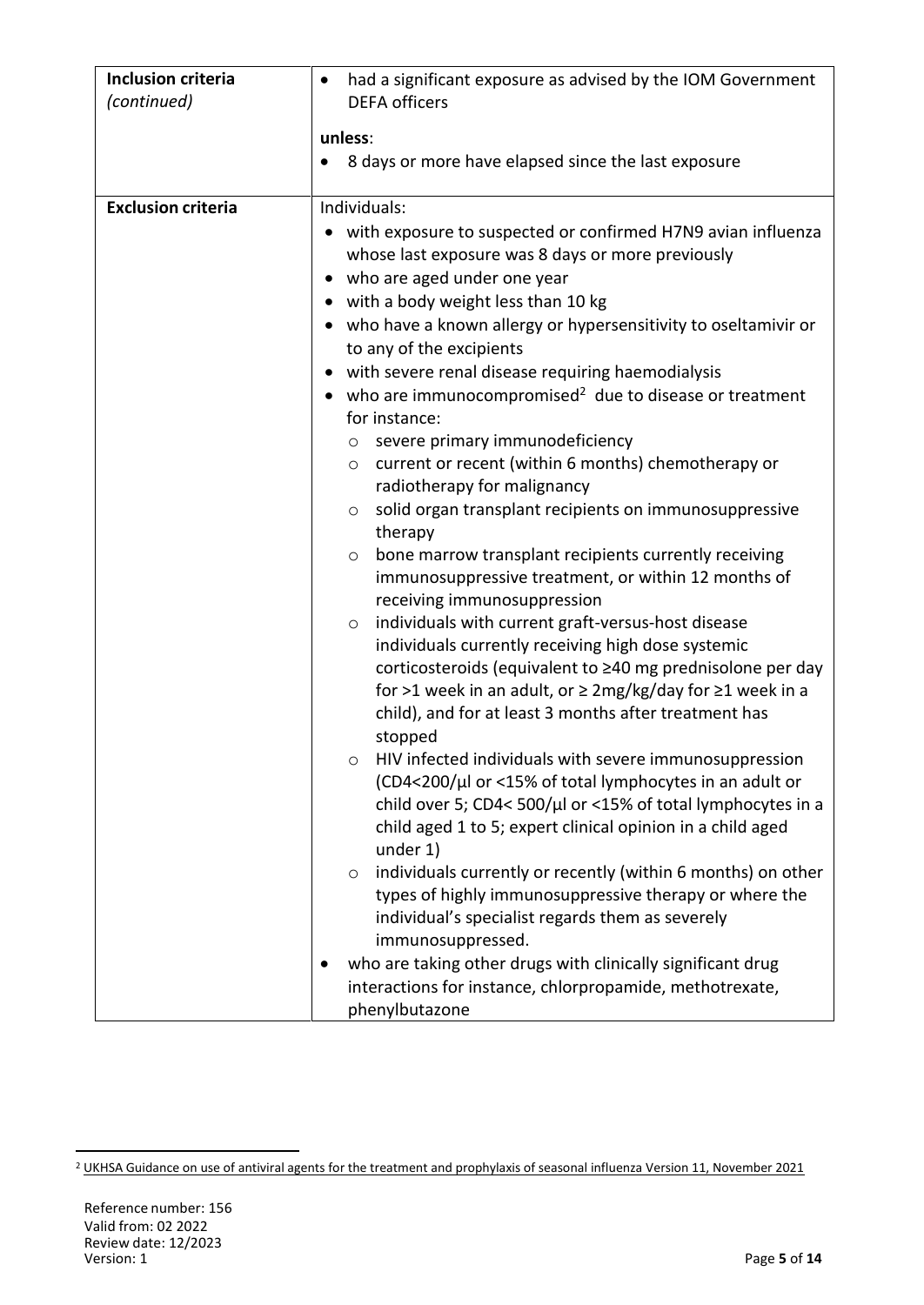| <b>Cautions (including any</b> | Refer individuals to a medical practitioner if:                             |
|--------------------------------|-----------------------------------------------------------------------------|
| relevant action to be          | they are exhibiting sudden onset of symptoms of confusion,                  |
| taken)                         | chest pain, breathing difficulties or any other symptoms giving             |
|                                | cause for concern                                                           |
|                                | they have long term conditions such as chronic respiratory or               |
|                                | cardiovascular disease exhibiting rapidly worsening symptoms                |
| <b>Arrangements for</b>        | Patient should be referred to a more experienced clinical                   |
| referral for medical           | practitioner for further assessment                                         |
| advice                         |                                                                             |
| Action to be taken if          | Where exposure was 8 days or more previously: inform the                    |
| patient excluded               | individual prophylaxis is not indicated beyond 7 days following             |
|                                | exposure                                                                    |
|                                | For individuals aged under one year, or with a body weight of<br>$\bullet$  |
|                                | less than 10kg, or with a known allergy or hypersensitivity to              |
|                                | oseltamivir or to any of the excipients, or those who require               |
|                                | haemodialysis: refer to a medical practitioner. A Patient                   |
|                                | Specific Direction (PSD) would be required for any alternative              |
|                                | dosage or treatment recommended                                             |
|                                | For individuals who specify a history of immunosuppression<br>٠             |
|                                | due to disease or treatment, discuss with a Consultant                      |
|                                | involved in their care will be required. Some individuals might             |
|                                | need a different dose, some might need an alternative                       |
|                                | medicine or, for some, complete cessation of all exposures, if              |
|                                | possible, may be advised. A PSD would be required for any                   |
|                                | alternative dosage or treatment recommended as a result of                  |
|                                | this discussion                                                             |
|                                | Some individuals excluded under this PGD may be suitable for                |
|                                | pre or post exposure prophylaxis if prescribed. Refer to a                  |
|                                | medical practitioner (GP or MEDS) without delay                             |
| Action to be taken if          | A verbal explanation should be given to the patient on: the<br>٠            |
| patient declines               | need for the medication and any possible effects or potential               |
| treatment                      | risks which may occur as a result of refusing treatment                     |
|                                | This information must be documented in the patients' health<br>٠            |
|                                | records                                                                     |
|                                | Any patient who declines care must have demonstrated                        |
|                                | capacity to do so                                                           |
|                                | Where appropriate care should be escalated                                  |
|                                |                                                                             |
|                                | Action to be taken if the patient or carer declines prophylaxis:            |
|                                | Advise the individual or carer of the possible consequences of              |
|                                | refusing treatment and of alternative sources of treatment                  |
|                                | Advise about the protective effects of the treatment, risks of<br>$\bullet$ |
|                                | infection, risk of spreading the disease to others and disease              |
|                                | complications                                                               |
|                                | Document refusal and advice given<br>$\bullet$                              |
|                                | Inform the relevant local Health Protection team and, if<br>$\bullet$       |
|                                | appropriate, refer to a medical practitioner for an alternative             |
|                                | treatment                                                                   |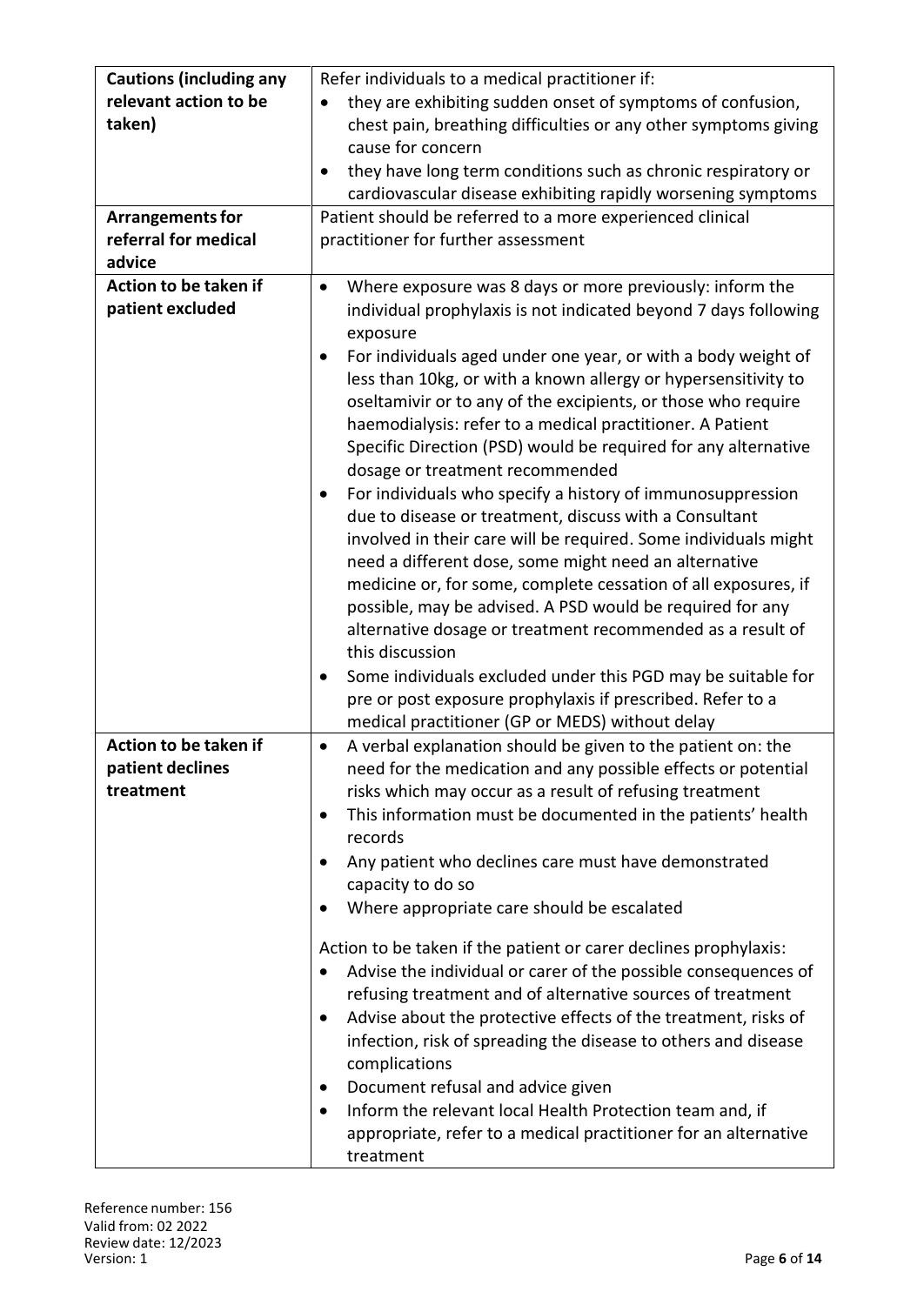## **7. Details of the medicine**

| Name, form and strength<br>of medicine      | Oseltamivir 75mg, 45mg and 30mg capsules                                                                                                                                                                                                                                                                                                                                                                                                                             |                                                        |  |
|---------------------------------------------|----------------------------------------------------------------------------------------------------------------------------------------------------------------------------------------------------------------------------------------------------------------------------------------------------------------------------------------------------------------------------------------------------------------------------------------------------------------------|--------------------------------------------------------|--|
| Legal category                              | POM - Prescription only medicine                                                                                                                                                                                                                                                                                                                                                                                                                                     |                                                        |  |
| Indicate any off-label use<br>(if relevant) | Yes<br>Oseltamivir is not licensed for avian influenza. National UK<br>$\bullet$<br>guidance recommends chemoprophylaxis with oseltamivir as per<br>the inclusion criteria<br>Consider, as part of the consent process, informing the<br>٠<br>individual or their carer the product is offered in accordance                                                                                                                                                         |                                                        |  |
|                                             | with national guidance, but this is outside the product licence                                                                                                                                                                                                                                                                                                                                                                                                      |                                                        |  |
| Route/method of<br>administration           | Oral<br>The individual should start the medication as soon as possible<br>The capsules should be swallowed whole with water<br>$\bullet$<br>For individuals with swallowing difficulties, the capsules can be<br>opened and the contents mixed with a small amount of<br>sweetened food, such as chocolate or cherry syrup, and dessert<br>toppings such as caramel or fudge sauce or sugared water, just<br>before administration (see Patient Information Leaflet) |                                                        |  |
| Dose and frequency                          | Adults and children aged 13 years and older: see table below                                                                                                                                                                                                                                                                                                                                                                                                         |                                                        |  |
| (continued)                                 | The capsules should preferably be taken in the morning with<br>breakfast, for the duration of treatment. Taking with food can<br>reduce nausea or vomiting.                                                                                                                                                                                                                                                                                                          |                                                        |  |
|                                             | Renal function <sup>3</sup>                                                                                                                                                                                                                                                                                                                                                                                                                                          | <b>Dose</b>                                            |  |
|                                             | No known chronic renal impairment                                                                                                                                                                                                                                                                                                                                                                                                                                    | One 75mg capsule once a day                            |  |
|                                             | Moderate impairment<br>(CrCl 31-60 mL/min)                                                                                                                                                                                                                                                                                                                                                                                                                           | One 30mg capsule once a day                            |  |
|                                             | Severe impairment<br>(CrCl 11-30mL/min)                                                                                                                                                                                                                                                                                                                                                                                                                              | One 30 mg capsule every 48<br>hours                    |  |
|                                             | <b>Established renal failure</b>                                                                                                                                                                                                                                                                                                                                                                                                                                     | One 30mg capsule once,                                 |  |
|                                             | (CrCl ≤10mL/min)                                                                                                                                                                                                                                                                                                                                                                                                                                                     | repeated every 7 days                                  |  |
|                                             | Haemodialysis                                                                                                                                                                                                                                                                                                                                                                                                                                                        | Refer to a medical practitioner;                       |  |
|                                             | Peritoneal dialysis                                                                                                                                                                                                                                                                                                                                                                                                                                                  | do not supply under this PGD<br>One 30mg capsule once, |  |
|                                             |                                                                                                                                                                                                                                                                                                                                                                                                                                                                      | repeated every 7 days                                  |  |
|                                             | The doses given above are for individuals with stable chronic kidney<br>disease. If there is a history of renal failure, supply as per the latest<br>documented creatinine clearance (CrCl) results.                                                                                                                                                                                                                                                                 |                                                        |  |

<sup>&</sup>lt;sup>3</sup> UKHSA Guidance on use of antiviral agents for the treatment and prophylaxis of seasonal influenza Version 11, November 2021

1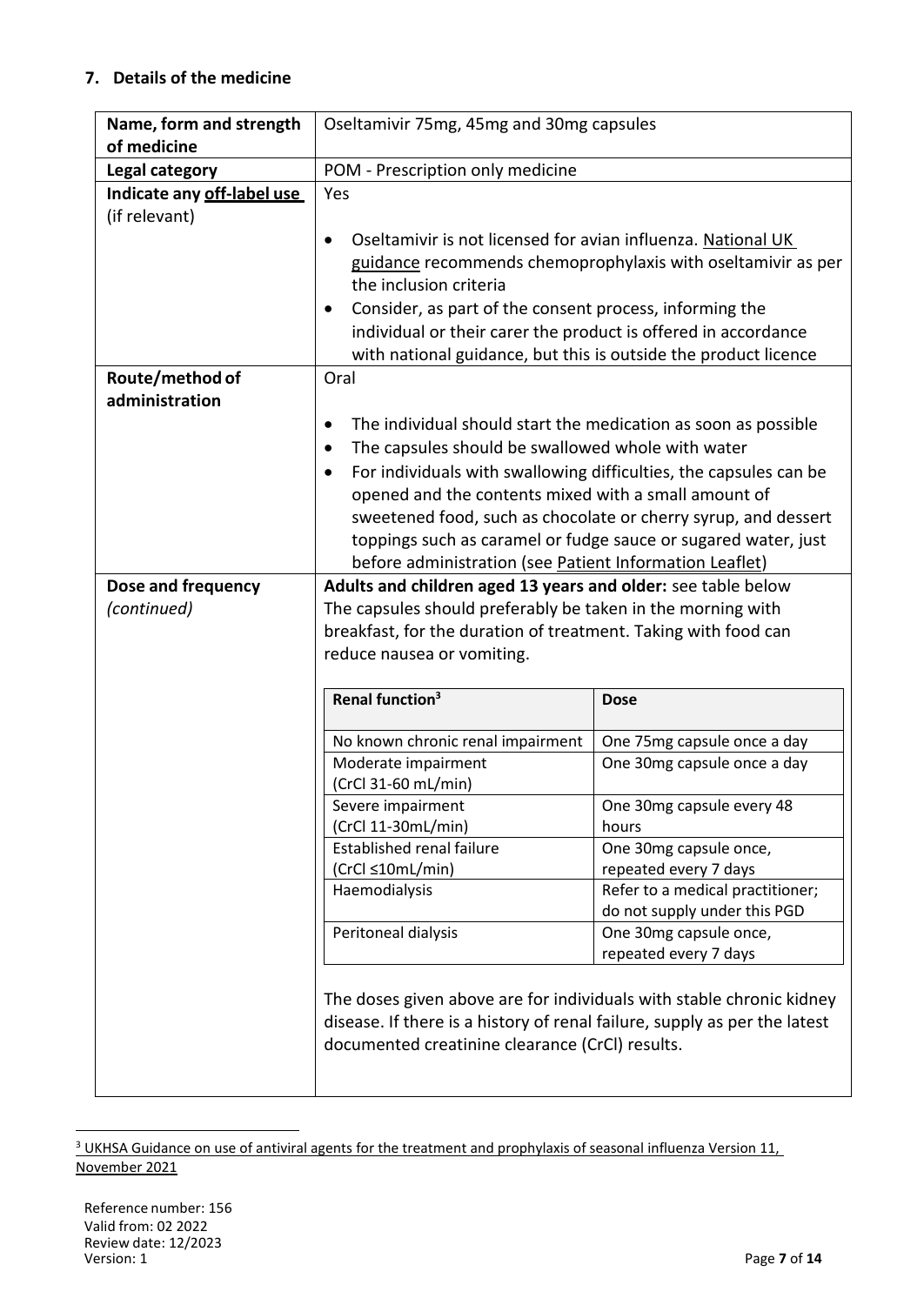| Dose and frequency<br>(continued) | Estimated glomerular filtration rate (eGFR) may be more readily<br>available. If eGFR is the only value available, do not delay<br>chemoprophylaxis and supply a dose according to eGFR<br>(substituting eGFR for the CrCL figure in the table above). Some<br>individuals may receive a larger oseltamivir dose as a result, but this<br>is unlikely to be harmful as clinical experience reveals a wide margin<br>of safety.<br>For children with renal dysfunction aged less than 13 years, adjust |                                                                                                                                                                                                                                                               |  |
|-----------------------------------|-------------------------------------------------------------------------------------------------------------------------------------------------------------------------------------------------------------------------------------------------------------------------------------------------------------------------------------------------------------------------------------------------------------------------------------------------------------------------------------------------------|---------------------------------------------------------------------------------------------------------------------------------------------------------------------------------------------------------------------------------------------------------------|--|
|                                   | the oseltamivir dose as per the Oseltamivir chapter in the British<br>National Formulary (BNF) for children.                                                                                                                                                                                                                                                                                                                                                                                          |                                                                                                                                                                                                                                                               |  |
|                                   | Direction (PSD) will be required.                                                                                                                                                                                                                                                                                                                                                                                                                                                                     | If CrCl or eGFR results are not known, refer to a medical<br>practitioner. If a decision to supply is made, a Patient Specific<br>For adults with a body weight less than 40 kg and children aged<br>from 1 year to 12 years of age: refer to the table below |  |
|                                   | <b>Body Weight</b>                                                                                                                                                                                                                                                                                                                                                                                                                                                                                    | Dose, preferably in the morning with<br>breakfast                                                                                                                                                                                                             |  |
|                                   | 10 kg to 15 kg                                                                                                                                                                                                                                                                                                                                                                                                                                                                                        | 30 mg once daily                                                                                                                                                                                                                                              |  |
|                                   | > 15 kg to 23 kg                                                                                                                                                                                                                                                                                                                                                                                                                                                                                      | 45 mg once daily                                                                                                                                                                                                                                              |  |
|                                   | > 23 kg to 40 kg                                                                                                                                                                                                                                                                                                                                                                                                                                                                                      | 60 mg once daily                                                                                                                                                                                                                                              |  |
|                                   | > 40 kg                                                                                                                                                                                                                                                                                                                                                                                                                                                                                               | 75 mg once daily                                                                                                                                                                                                                                              |  |
|                                   |                                                                                                                                                                                                                                                                                                                                                                                                                                                                                                       | If the child has a body weight less than 10 kg, they are excluded<br>from this PGD. Refer them to a medical practitioner.<br>If the body weight cannot be determined and the child appears to<br>be of average weight for their age, use the table below:     |  |
|                                   | Age                                                                                                                                                                                                                                                                                                                                                                                                                                                                                                   | Dose, preferably in the morning with<br>breakfast                                                                                                                                                                                                             |  |
|                                   | 1 to 3 years                                                                                                                                                                                                                                                                                                                                                                                                                                                                                          | 30 mg once daily                                                                                                                                                                                                                                              |  |
|                                   | 4 to 6 years                                                                                                                                                                                                                                                                                                                                                                                                                                                                                          | 45 mg once daily                                                                                                                                                                                                                                              |  |
|                                   | 7 to 12 years                                                                                                                                                                                                                                                                                                                                                                                                                                                                                         | 60 mg once daily                                                                                                                                                                                                                                              |  |
|                                   | Over 12 years                                                                                                                                                                                                                                                                                                                                                                                                                                                                                         | 75 mg once daily                                                                                                                                                                                                                                              |  |
|                                   |                                                                                                                                                                                                                                                                                                                                                                                                                                                                                                       | No dose adjustment is needed in obese individuals                                                                                                                                                                                                             |  |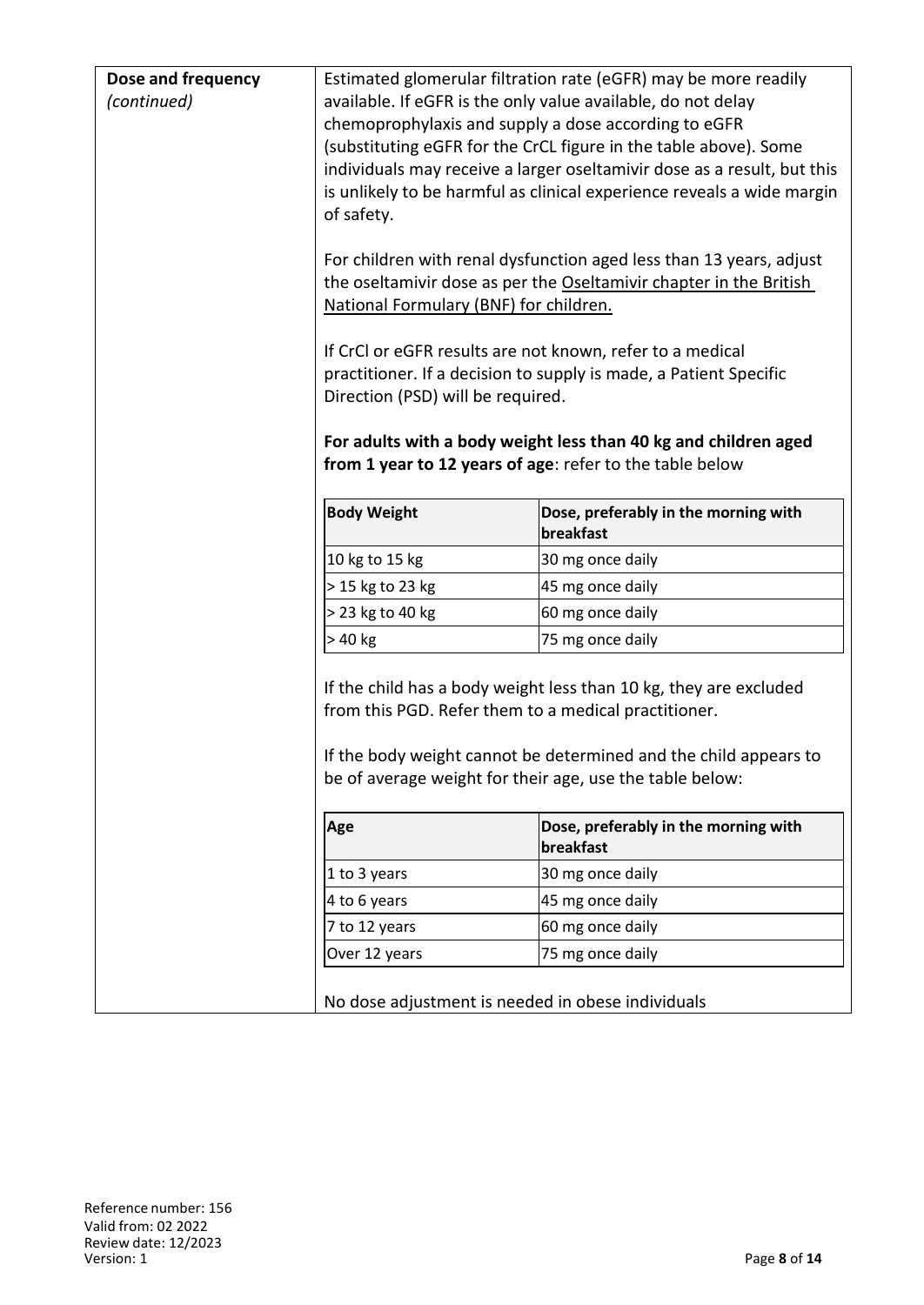| <b>Quantity to be supplied</b> | Adults: sufficient to cover the duration of prophylaxis as above.<br>For adults with a body weight less than 40 kg and children aged |                |                                                                        |
|--------------------------------|--------------------------------------------------------------------------------------------------------------------------------------|----------------|------------------------------------------------------------------------|
|                                | from 1 year to 12 years of age: refer to the table overleaf.                                                                         |                |                                                                        |
|                                | <b>Body Weight</b>                                                                                                                   | Age            | Quantity of capsules to be supplied<br>for each 10 days of prophylaxis |
|                                | 10 kg to 15 kg                                                                                                                       | 1 to 3 years   | 10 x 30 mg                                                             |
|                                | > 15 kg to 23 kg                                                                                                                     | $3$ to 6 years | 10 x 45 mg                                                             |
|                                | > 23 kg to 40 kg                                                                                                                     | 7 to 12 years  | 20 x 30 mg                                                             |
|                                | > 40 kg                                                                                                                              | Over 12 years  | 10 x 75 mg                                                             |
|                                |                                                                                                                                      |                |                                                                        |
|                                | Renal impairment:                                                                                                                    |                |                                                                        |
|                                | <b>Quantity of capsules to be</b>                                                                                                    |                | Quantity of capsules to be supplied                                    |
|                                | supplied                                                                                                                             |                | for each 10 days of prophylaxis                                        |
|                                | Moderate impairment                                                                                                                  |                | 10 x 30mg                                                              |
|                                | Severe impairment                                                                                                                    |                | 5 x 30mg                                                               |
|                                | <b>Established renal failure</b>                                                                                                     |                | $2 \times 30$ mg                                                       |
|                                | Peritoneal dialysis                                                                                                                  |                | $2 \times 30$ mg                                                       |
|                                | When supplying under PGD, this should be from the manufacturer's                                                                     |                |                                                                        |
|                                | original pack or over-labelled pre-packs so that the individual's                                                                    |                |                                                                        |
|                                | name, date and additional instructions can be written on the label                                                                   |                |                                                                        |
|                                | at the time of supply. As split packs cannot be supplied, an over-                                                                   |                |                                                                        |
|                                | supply might be required.                                                                                                            |                |                                                                        |
| <b>Maximum or minimum</b>      | Individuals need to receive prophylaxis to cover the total<br>$\bullet$                                                              |                |                                                                        |
| treatment period               |                                                                                                                                      |                | exposure period and for 10 days following the last known               |
|                                | exposure.                                                                                                                            |                |                                                                        |
|                                |                                                                                                                                      |                | Once a worker has ended their exposure, any remaining doses            |
|                                | should be properly disposed of by returning them to a<br>community pharmacy for destruction.                                         |                |                                                                        |
|                                | $\bullet$                                                                                                                            |                | The maximum period of treatment that an individual can receive         |
|                                |                                                                                                                                      |                | for a single incident through this PGD is 42 days.                     |
| <b>Storage</b>                 |                                                                                                                                      |                | Medicines must be stored securely according to national guidelines     |
|                                |                                                                                                                                      |                | and in accordance with the product's SPC. Do not store above 25°C.     |
|                                | <b>Disposal</b>                                                                                                                      |                |                                                                        |
|                                |                                                                                                                                      |                |                                                                        |
|                                | Any unused product or waste material should be disposed of in                                                                        |                |                                                                        |
|                                | accordance with local arrangements.                                                                                                  |                |                                                                        |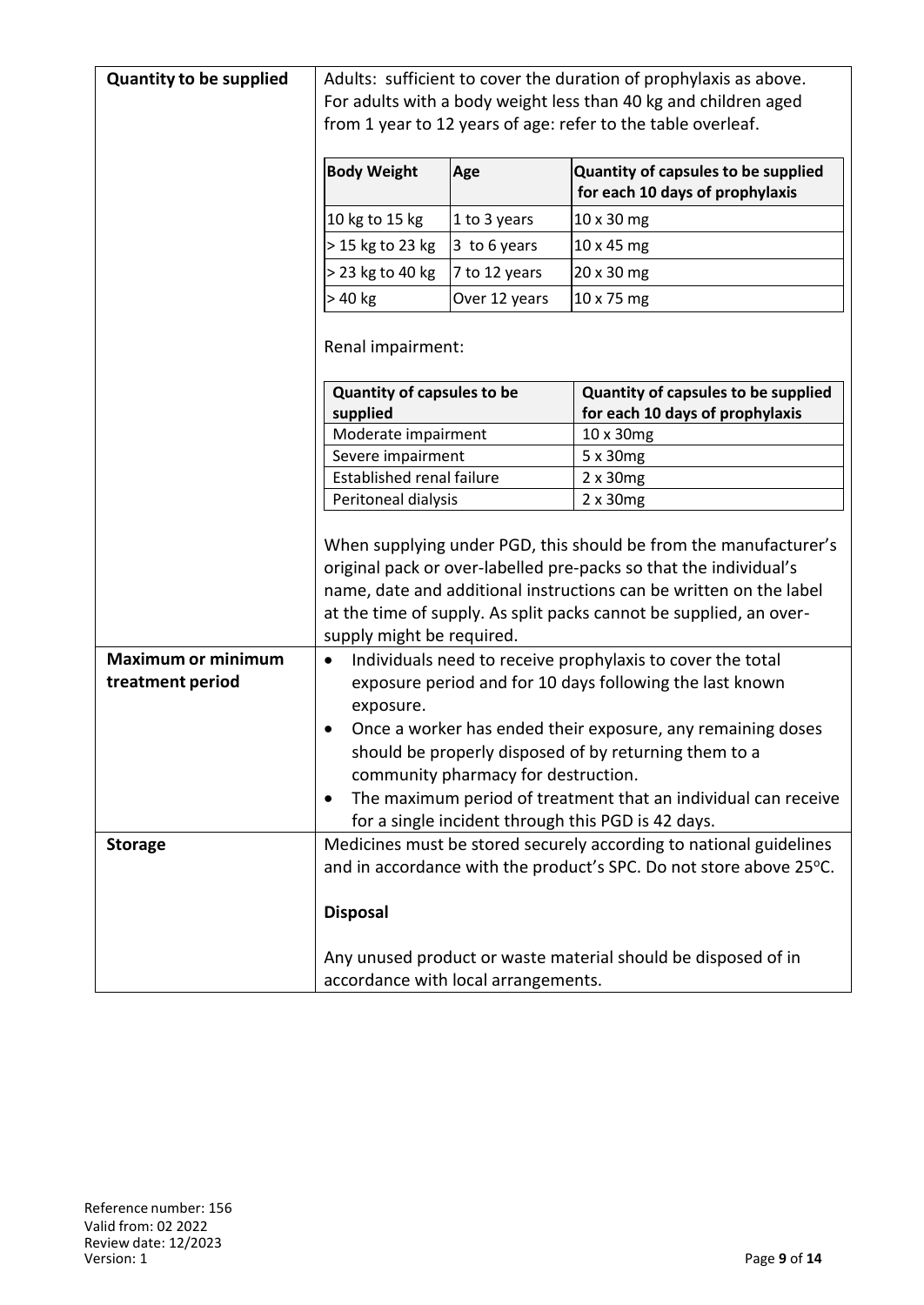| <b>Adverse effects</b> | Very common:                                                                                                                                                                                                                                                                                                                                                                                                                                                                                                                        |
|------------------------|-------------------------------------------------------------------------------------------------------------------------------------------------------------------------------------------------------------------------------------------------------------------------------------------------------------------------------------------------------------------------------------------------------------------------------------------------------------------------------------------------------------------------------------|
|                        | Nausea<br>Vomiting<br>٠<br>Headache<br>$\bullet$<br>abdominal pain<br>$\bullet$<br>dyspepsia                                                                                                                                                                                                                                                                                                                                                                                                                                        |
|                        | These reactions may only occur on a single occasion, on either the<br>first or second day of treatment, and resolve spontaneously within<br>1-2 days. However, if symptoms persist individuals should consult a<br>healthcare professional.                                                                                                                                                                                                                                                                                         |
|                        | Individuals should be advised not to discontinue treatment without<br>consulting a healthcare professional.                                                                                                                                                                                                                                                                                                                                                                                                                         |
|                        | Other commonly reported adverse reactions include:                                                                                                                                                                                                                                                                                                                                                                                                                                                                                  |
|                        | <b>Bronchitis</b><br>٠<br>dizziness (including vertigo)<br>$\bullet$<br>fatigue<br>٠<br>insomnia<br>herpes simplex<br>$\bullet$<br>nasopharyngitis<br>٠<br>upper respiratory tract infections<br>٠<br>sinusitis<br>$\bullet$<br>cough<br>sore throat<br>٠<br>pyrexia<br>rhinorrhoea<br>$\bullet$<br>pain including limb pain<br>A detailed list of adverse reactions is available in the SPC                                                                                                                                        |
|                        | Reporting procedure of adverse reactions                                                                                                                                                                                                                                                                                                                                                                                                                                                                                            |
|                        | Any adverse reaction to the product should be documented in<br>the medical records<br>Alert a doctor in the event of serious adverse reaction<br>$\bullet$<br>Healthcare professionals and individuals/parents/carers are<br>٠<br>encouraged to report all suspected adverse reactions in children<br>and severe adverse reactions in adults to the Medicines and<br>Healthcare products Regulatory Agency (MHRA) using the Yellow<br>Card reporting scheme or search for MHRA Yellow Card in the<br>Google Play or Apple App Store |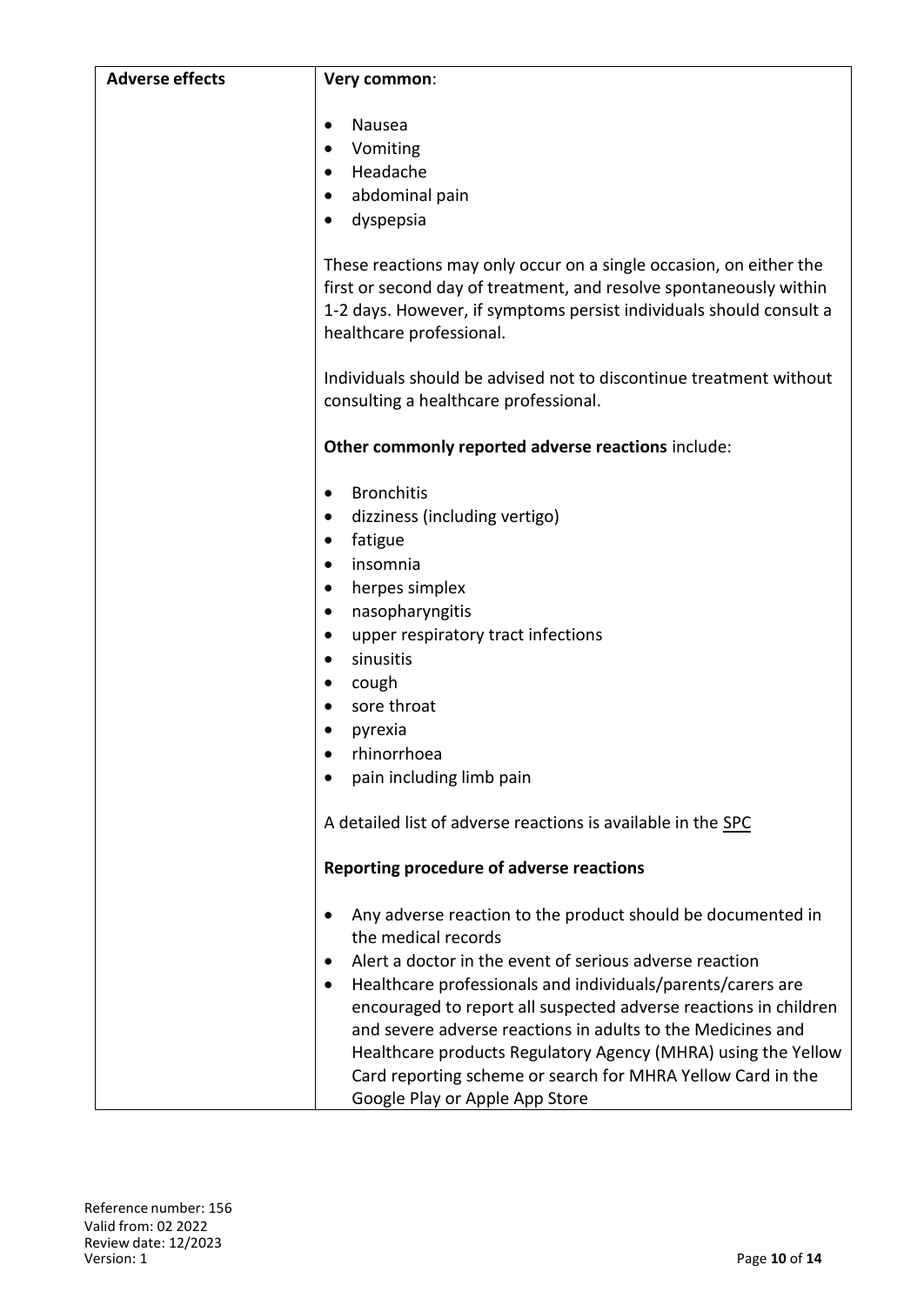| Records to be kept | Record:                                                                                                                                                                                                                                                                                                                                                                                                                                                                                                                                                                                                                                                                                                                                                                                                                                                                                                                 |
|--------------------|-------------------------------------------------------------------------------------------------------------------------------------------------------------------------------------------------------------------------------------------------------------------------------------------------------------------------------------------------------------------------------------------------------------------------------------------------------------------------------------------------------------------------------------------------------------------------------------------------------------------------------------------------------------------------------------------------------------------------------------------------------------------------------------------------------------------------------------------------------------------------------------------------------------------------|
|                    | whether valid informed consent was given or a decision to<br>supply was made in the individual's best interests in accordance<br>with local legislation<br>name of individual, address, date of birth and GP with whom the<br>٠<br>individual is registered (or record where an individual is not<br>registered with a GP)<br>name of the healthcare practitioner who supplied the product<br>٠<br>name and brand/manufacturer of the product<br>٠<br>date of supply<br>٠<br>dose, form and route of administration of the product<br>٠<br>quantity supplied<br>$\bullet$<br>batch number and expiry date<br>$\bullet$<br>advice given, including advice given if the individual is excluded<br>$\bullet$<br>or declines treatment<br>details of any adverse drug reactions and actions taken<br>٠<br>record the product was supplied via PGD<br>٠<br>Records should be signed and dated (or password-controlled record |
|                    | on e-records).                                                                                                                                                                                                                                                                                                                                                                                                                                                                                                                                                                                                                                                                                                                                                                                                                                                                                                          |
|                    | All records should be clear, legible and contemporaneous<br>A record of all individuals receiving treatment under this PGD should<br>also be kept for audit purposes in accordance with local policy.                                                                                                                                                                                                                                                                                                                                                                                                                                                                                                                                                                                                                                                                                                                   |

## **8. Patient information**

| Verbal/Written<br>Where medication is being supplied under a PGD, written<br>$\bullet$<br>information to be given<br>patient information leaflet must also be supplied<br>to patient or carer<br>A patient information leaflet is available on request<br>٠<br>Advise the individual or their carer:<br>Follow-up advice to be                                                                                                                                                                                                                                                                                                                                                                                                                                                                                                  |                           |                                                                           |
|---------------------------------------------------------------------------------------------------------------------------------------------------------------------------------------------------------------------------------------------------------------------------------------------------------------------------------------------------------------------------------------------------------------------------------------------------------------------------------------------------------------------------------------------------------------------------------------------------------------------------------------------------------------------------------------------------------------------------------------------------------------------------------------------------------------------------------|---------------------------|---------------------------------------------------------------------------|
|                                                                                                                                                                                                                                                                                                                                                                                                                                                                                                                                                                                                                                                                                                                                                                                                                                 |                           |                                                                           |
| (continued)<br>nausea or vomiting<br>the capsules can be opened and taken with a small amount of<br>$\bullet$<br>sweetened food as explained in the PIL<br>of any possible side effects and their management<br>$\bullet$<br>to seek medical advice in the event of a severe adverse<br>$\bullet$<br>reaction<br>to seek advice if common side effects do not spontaneously<br>$\bullet$<br>resolve 48 hours after they first appear, but to continue taking<br>the medicine<br>to take the medication for the specified number of days<br>٠<br>to read the PIL leaflet before taking the medication<br>$\bullet$<br>consider explaining the PIL does not mention avian influenza<br>$\bullet$<br>because the manufacturer has not sought a product license for<br>this indication, but national guidance recommends the use of | given to patient or carer | taking the medication with a small amount of food can reduce<br>$\bullet$ |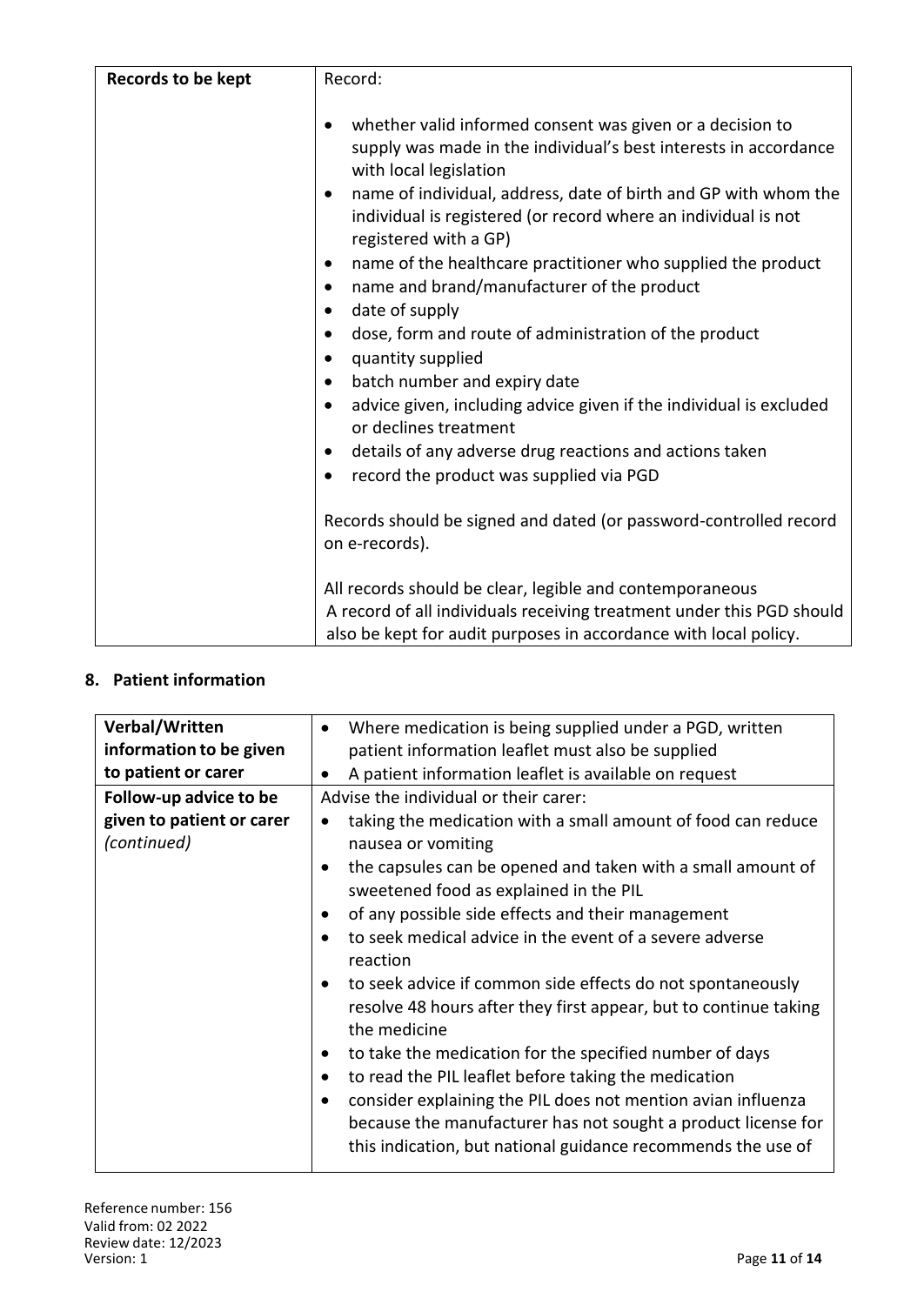| Follow-up advice to be<br>given to patient or carer<br>(continued) | this medicine in these circumstances and it is deemed best<br>practice<br>to seek medical advice if they experience influenza symptoms<br>within 10 days of last exposure to source of non-H7N9<br>infection |
|--------------------------------------------------------------------|--------------------------------------------------------------------------------------------------------------------------------------------------------------------------------------------------------------|
|                                                                    | if an over-supply has been required, to take any remaining<br>capsules to a community pharmacy for destruction                                                                                               |

## **9. Appendix A**

| <b>References</b>                                                                               |  |  |
|-------------------------------------------------------------------------------------------------|--|--|
| British National Formulary (BNF) available online: https://bnf.nice.org.uk<br>1.                |  |  |
| Nursing and Midwifery "The code" available online: https://www.nmc.org.uk<br>2.                 |  |  |
| Current Health Care Professions Council standards of practice<br>3.                             |  |  |
| <b>General Pharmaceutical Council standards</b><br>4.                                           |  |  |
| The General Optical Council<br>5.                                                               |  |  |
| Electronic medicines compendium available online: https://www.medicines.org.uk<br>6.            |  |  |
| Summary of Product Characteristics accessed 1 December 2021<br>7.                               |  |  |
| Patient Information Leaflet accessed 1 December 2021<br>8.                                      |  |  |
| Managing the human health implications of avian influenza in poultry and wild birds<br>9.       |  |  |
| Guidance for health protection teams Version 53.0 March 2021                                    |  |  |
| 10. Guidance: Investigation and initial clinical management of possible human cases of avian    |  |  |
| influenza with potential to cause severe human disease Updated 17 November 2021                 |  |  |
| 11. HSE guidance: Avoiding the risk of infection when working with poultry that is suspected of |  |  |
| having H5 or H7 notifiable avian influenza accessed 1 December 2021                             |  |  |
| 12. Influenza: treatment and prophylaxis using anti-viral agents updated November 2021          |  |  |
| 13. Influenza: the green book, chapter 19 last updated 29 October 2020                          |  |  |
| 14. Oseltamivir or zanamivir - can they be used in breastfeeding mothers for the treatment or   |  |  |
| prophylaxis of influenza. 7 August 2020                                                         |  |  |
| 15. British National Formulary (BNF) and British National Formulary for children (BNFc)         |  |  |
| accessed 1 December 2021                                                                        |  |  |
| 16. NICE Medicines Practice Guideline 2 (MPG2): Patient Group Directions last updated 27        |  |  |
| <b>March 2017</b>                                                                               |  |  |
| 17. NICE MPG2 Patient group directions: competency framework for health professionals using     |  |  |
| patient group directions last updated 27 March 2017                                             |  |  |
| 18. Health Technical Memorandum 07-01: Safe Management of Healthcare Waste.                     |  |  |
| Department of Health 20 March 2013                                                              |  |  |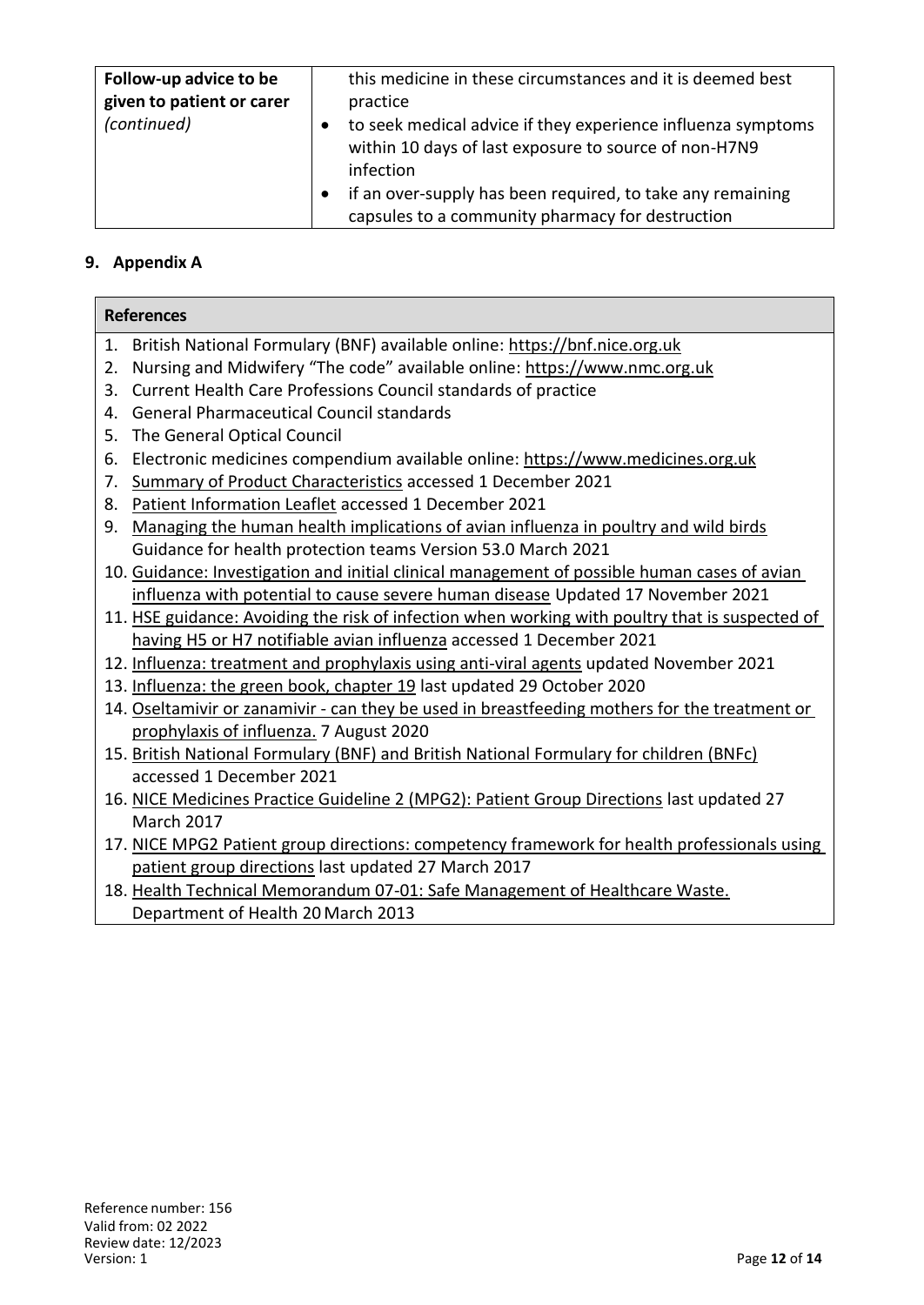#### **10. Appendix B**

#### **Health professionals agreed to practice**

- Each registered healthcare professional will hold their own Competency framework which will be signed and agreed by their mentor
- A mentor is defined within the Manx Care policy as any ward/area managers, sisters, senior nurses, GPs, pharmacists or senior paramedics who has completed the PGD training themselves

### **11. Appendix C**

| <b>Additional Information</b> |                                                                                                                                                                                                                                                                                |  |
|-------------------------------|--------------------------------------------------------------------------------------------------------------------------------------------------------------------------------------------------------------------------------------------------------------------------------|--|
| <b>Drug interactions</b>      | Individuals taking the following medicines are excluded from this PGD<br>(see exclusion criteria):                                                                                                                                                                             |  |
|                               | $\bullet$                                                                                                                                                                                                                                                                      |  |
|                               | chlorpropamide<br>methotrexate                                                                                                                                                                                                                                                 |  |
|                               | phenylbutazone                                                                                                                                                                                                                                                                 |  |
|                               |                                                                                                                                                                                                                                                                                |  |
|                               | The Green Book states administration of influenza antiviral agents<br>within two weeks of administration of a live attenuated influenza<br>vaccine (LAIV) may adversely affect the effectiveness of the vaccine.<br>Therefore, oseltamivir and LAIV should not be administered |  |
|                               | concomitantly. LAIV should be delayed until 48 hours following the<br>cessation of treatment with oseltamivir.                                                                                                                                                                 |  |
|                               | If LAIV has been given in the past two weeks, the individual may need                                                                                                                                                                                                          |  |
|                               | to be revaccinated with another appropriate influenza vaccine and                                                                                                                                                                                                              |  |
|                               | medical advice should be obtained.                                                                                                                                                                                                                                             |  |
| <b>Additional information</b> | Pregnancy: oseltamivir is considered safe for use in pregnancy. Recent                                                                                                                                                                                                         |  |
|                               | studies suggest there is no evidence of harm in pregnant women<br>treated with oseltamivir, however published data is limited.                                                                                                                                                 |  |
|                               | Breastfeeding: oseltamivir is considered acceptable for use in                                                                                                                                                                                                                 |  |
|                               | breastfeeding mothers. The benefits of breastfeeding are considered                                                                                                                                                                                                            |  |
|                               | to outweigh any, albeit unidentified, risks. Use of oseltamivir is not a                                                                                                                                                                                                       |  |
|                               | reason to discontinue or put limitations on breastfeeding.                                                                                                                                                                                                                     |  |
|                               | Oseltamivir and its active metabolite are excreted into human breast                                                                                                                                                                                                           |  |
|                               | milk in very small amounts. Limited data suggest clinical sequelae                                                                                                                                                                                                             |  |
|                               | from maternal use would not be expected in a breastfed infant.                                                                                                                                                                                                                 |  |
|                               | The UK Drugs in Lactation Advisory Service (UKDILAS) advises, as a                                                                                                                                                                                                             |  |
|                               | precaution, infants should be monitored for vomiting or diarrhoea.                                                                                                                                                                                                             |  |
|                               | This guidance applies to infants born full term and healthy. If an infant<br>is unwell, premature, or the mother is taking multiple medicines, then                                                                                                                            |  |
|                               | an individual risk assessment will need to be made.                                                                                                                                                                                                                            |  |